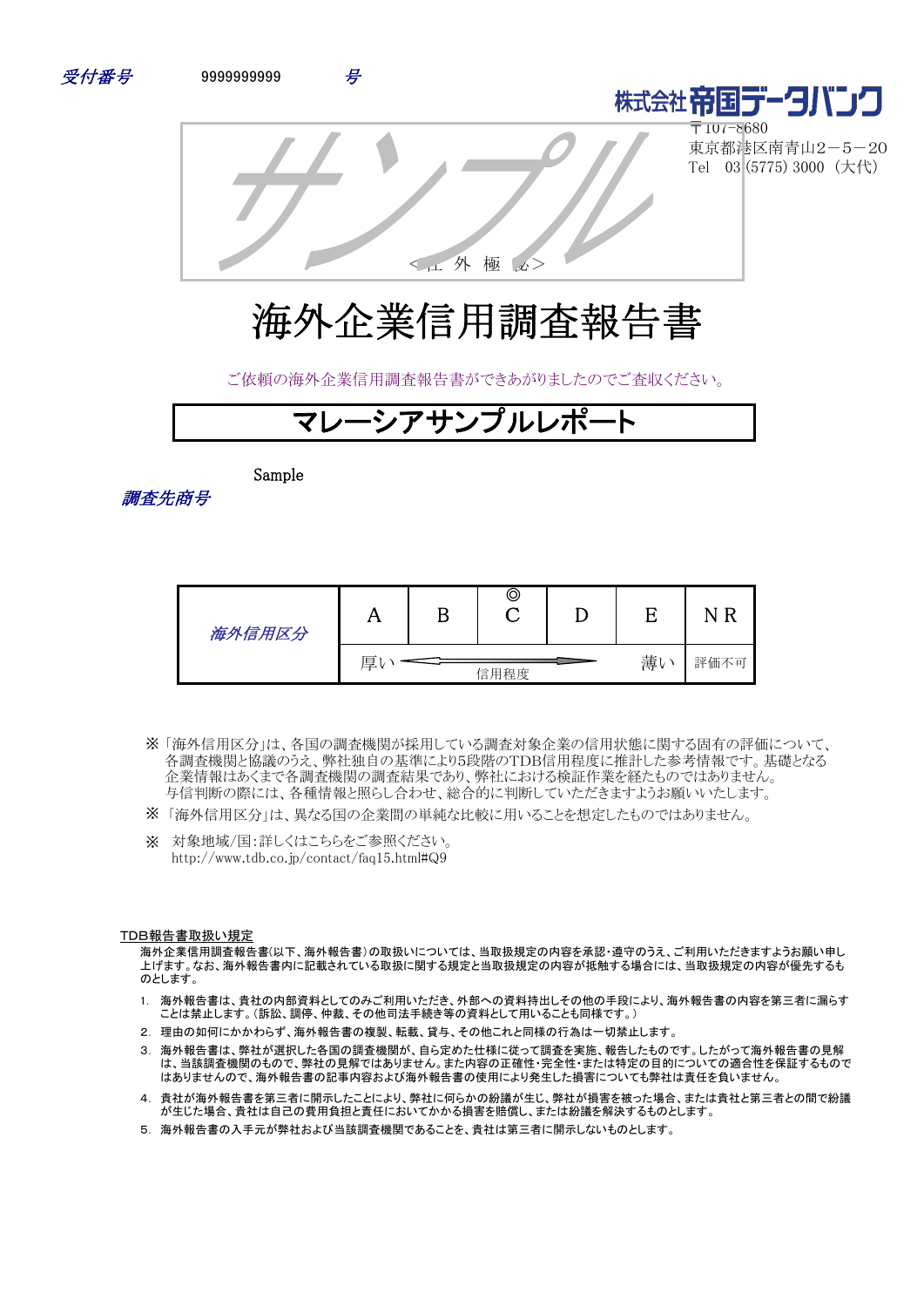# **BASIS COMPANY REPORT**

specially prepared for

# **TEIKOKU DATABANK LTD**



THIS REPORT IS PROVIDED TO YOU IN STRICT CONFIDENCE & ITS CONTENTS CANNOT BE DISCLOSED TO THE SUBJECT OR TO ANY THIRD PARTY IN ANY MANNER WHATSOEVER.

N/A - Not Applicable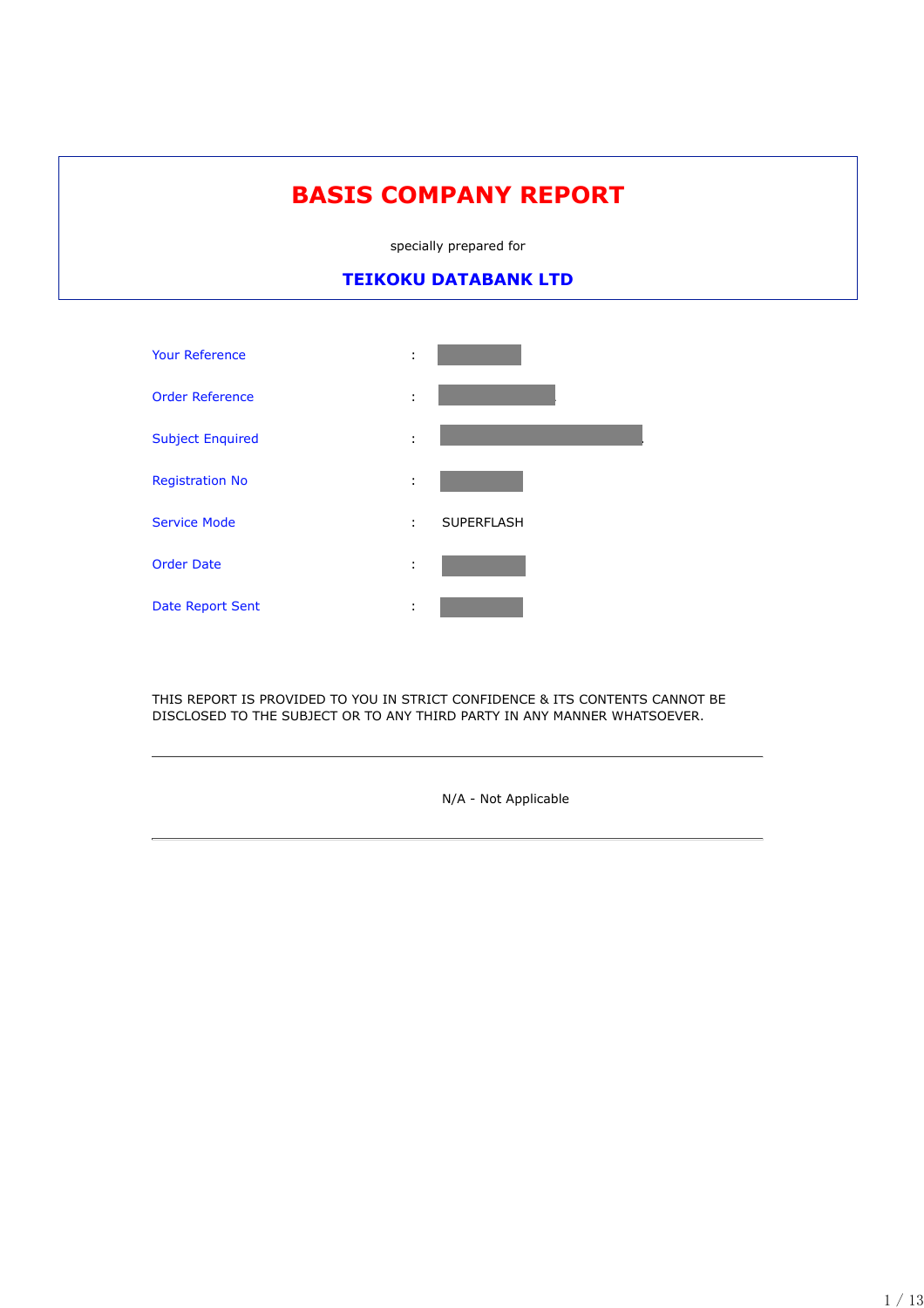|                                                      | <b>EXECUTIVE SUMMARY</b>                                                        |
|------------------------------------------------------|---------------------------------------------------------------------------------|
| <b>REGISTRATION NO.</b>                              |                                                                                 |
| <b>COMPANY NAME</b>                                  |                                                                                 |
| <b>FORMER NAME</b>                                   |                                                                                 |
| <b>INCORPORATION DATE</b>                            |                                                                                 |
| <b>COMPANY STATUS</b>                                | : EXIST                                                                         |
| <b>LEGAL FORM</b>                                    | : PRIVATE LIMITED (LIMITED BY SHARE)                                            |
| <b>LISTED STATUS</b>                                 | : NO                                                                            |
| <b>REGISTERED ADDRESS</b>                            | ÷                                                                               |
| <b>BUSINESS ADDRESS</b>                              | ÷                                                                               |
| TEL.NO.                                              |                                                                                 |
| FAX.NO.                                              |                                                                                 |
| HP.NO.                                               |                                                                                 |
| <b>CONTACT PERSON</b>                                |                                                                                 |
| <b>INDUSTRY CODE</b>                                 | : 66221 561                                                                     |
| PRINCIPAL ACTIVITY                                   | : INSURANCE AGENT, RESTAURANT OPERATOR                                          |
| <b>AUTHORISED CAPITAL</b>                            | : MYR 100,000.00 DIVIDED INTO<br>ORDINARY SHARE 100,000.00 OF MYR 1.00 EACH.    |
| ISSUED AND PAID UP CAPITAL                           | : MYR 100,000.00 DIVIDED INTO<br>ORDINARY SHARES 100,000 CASH OF MYR 1.00 EACH. |
| <b>SALES</b>                                         | : MYR 1,496,506 [2014]                                                          |
| <b>NET WORTH</b>                                     | : MYR 110,699 [2014]                                                            |
| <b>STAFF STRENGTH</b>                                | : N/A                                                                           |
| <b>LITIGATION</b>                                    | : CLEAR                                                                         |
| <b>DEFAULTER CHECK</b>                               | : CLEAR                                                                         |
| <b>FINANCIAL CONDITION</b>                           | : LIMITED                                                                       |
| <b>PAYMENT</b>                                       | : N/A                                                                           |
| <b>MANAGEMENT CAPABILITY</b>                         | : AVERAGE                                                                       |
| <b>COMMERCIAL RISK</b>                               | : HIGH                                                                          |
| <b>CURRENCY EXPOSURE</b>                             | : N/A                                                                           |
| <b>GENERAL REPUTATION</b>                            | : SATISFACTORY                                                                  |
| <b>INDUSTRY OUTLOOK</b>                              | : MATURE                                                                        |
| PROPOSED CREDIT LIMIT                                | : MYR 18,000 (USD 5,000)                                                        |
| <b>CREDIT RATING</b><br><b>PROPOSED CREDIT LIMIT</b> | : B (Please refer to appendix)<br>: MYR 623,000 (USD 152,000)                   |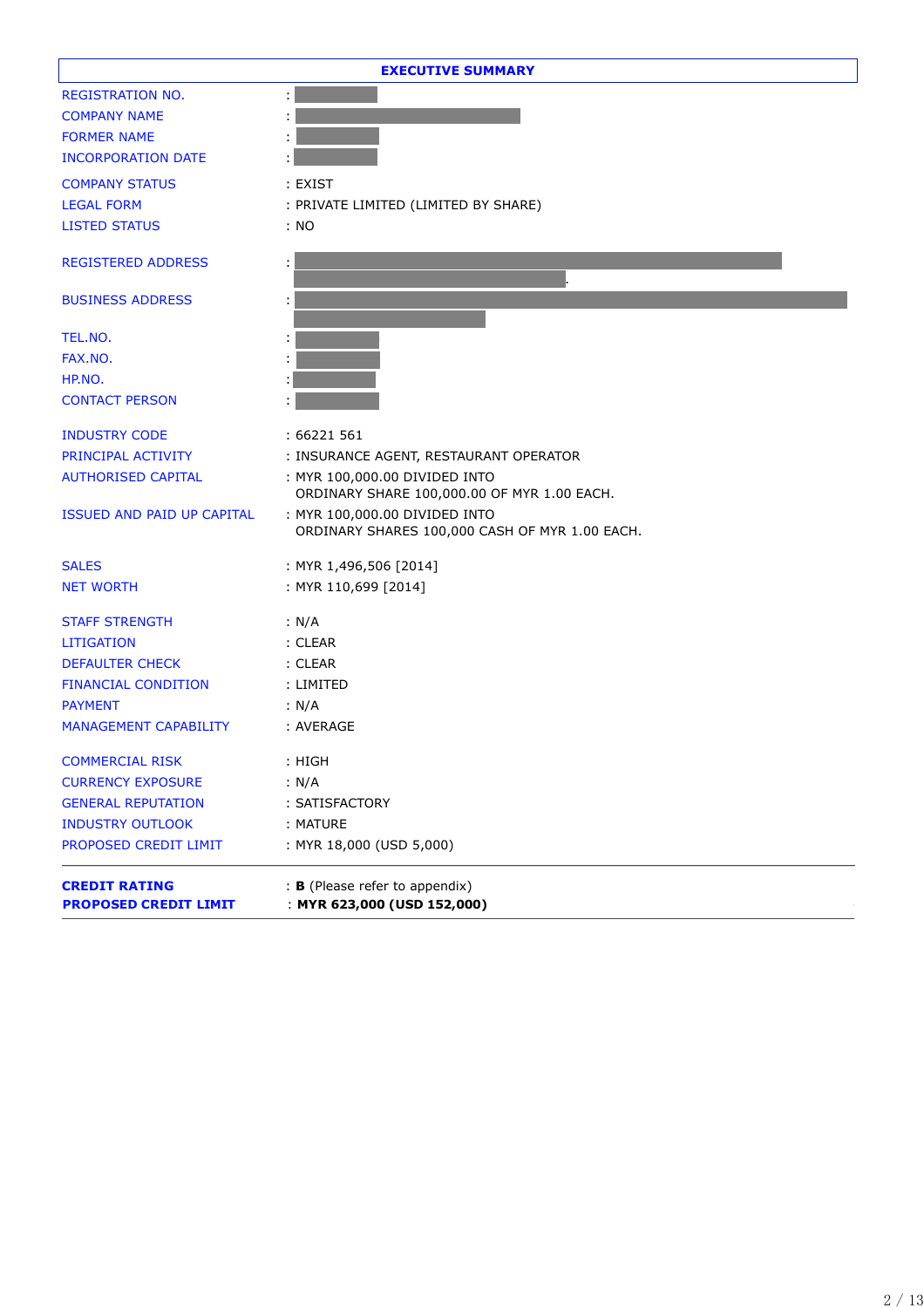# **HISTORY / BACKGROUND**

The Subject is a private limited company and is allowed to have a minimum of one and a maximum of forty-nine shareholders. As a private limited company, the Subject must have at least two directors. A private limited company is a separate legal entity from its shareholders. As a separate legal entity, the Subject is capable of owning assets, entering into contracts, sue or be sued by other companies. The liabilities of the shareholders are to the extent of the equity they have taken up and the creditors cannot claim on shareholders' personal assets even if the Subject is insolvent. The Subject is governed by the Companies Act, 1965 and the company must file its annual returns, together with its financial statements with the Registrar of Companies.

The Subject is principally engaged in the (as a / as an) insurance agent, restaurant operator.

The Subject is not listed on Bursa Malaysia (Malaysia Stock Exchange).

# **Former Address(es)**

| <b>Address</b> | IAc Al<br>лате 1<br>$A \rightarrow A$ |
|----------------|---------------------------------------|
|                |                                       |

#### **Share Capital History**

| <b>Date</b> | Authorised Shared Capital   Issue & Paid Up Capital |                |
|-------------|-----------------------------------------------------|----------------|
|             | $15/02/2013$ MYR 100,000.00                         | MYR 100,000.00 |

The major shareholder(s) of the Subject are shown as follows :

#### **Current Shareholder(s) :**

| 60,000.00<br>40,000.00<br>100,000.00 | Name | <b>Address</b> | IC/PP/Loc No | <b>Shareholding</b> | ( %)   |
|--------------------------------------|------|----------------|--------------|---------------------|--------|
|                                      |      |                |              |                     | 60.00  |
|                                      |      |                |              |                     | 40.00  |
|                                      |      |                |              |                     |        |
|                                      |      |                |              |                     | 100.00 |
|                                      |      |                |              |                     |        |

+ Also Director



#### **INTEREST CHECK**

| Interest in companies | see below            |
|-----------------------|----------------------|
| Interest in business  | none in our databank |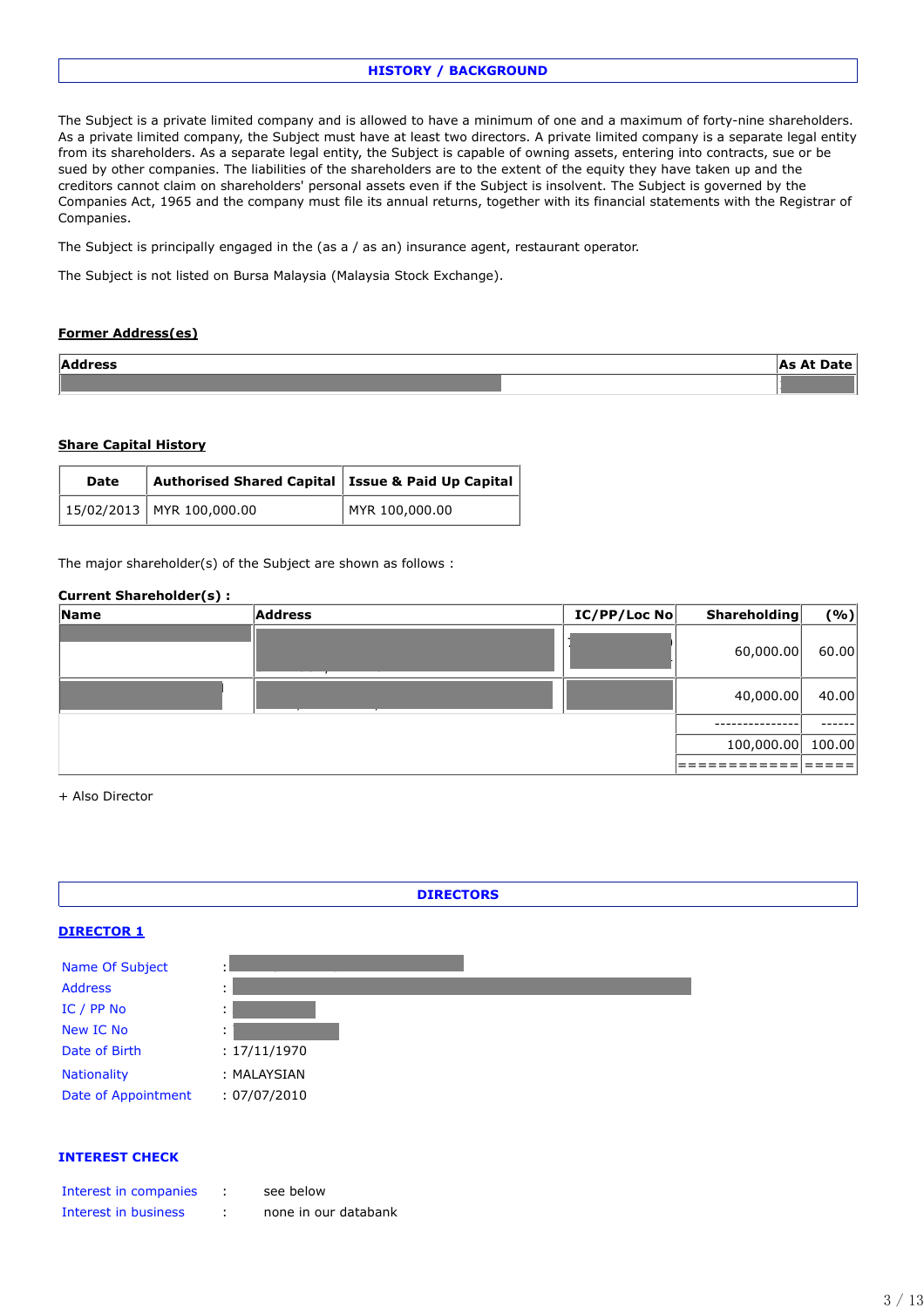# INTEREST IN COMPANY

|    | NolLocal No | Company | <b>Designation App Date</b> |                      | Shareholding | Profit/(loss)<br><b>After Tax</b> | Financial<br>Year | <b>Status</b>    | <b>As At</b> |
|----|-------------|---------|-----------------------------|----------------------|--------------|-----------------------------------|-------------------|------------------|--------------|
| 1  |             |         | Director                    | 07/07/2010 40,000.00 |              | MYR18,331.00                      | 2014              |                  | 27/05/2016   |
| 2  |             |         | Director                    | 13/03/2014 4,000.00  |              | MYR(4,443.00)                     | $\vert$ 2015      |                  | 27/05/2016   |
| 13 |             |         | Director                    | 12/12/2012 6,000.00  |              | MYR(3,820.00)                     | $\vert$ 2013      | Striking<br>loff | 27/05/2016   |
| 14 |             |         | Director                    | 30/10/2015 0.00      |              | 0.00                              |                   |                  | 27/05/2016   |

# **DIRECTOR 2**



### **INTEREST CHECK**

| Interest in companies | see below |
|-----------------------|-----------|
| Interest in business  | see below |

# INTEREST IN COMPANY

|    | NolLocal No | Company | <b>Designation App Date</b> |                       | Shareholding | Profit/(loss)<br><b>After Tax</b> | Financial<br>Year | $\vert$ Status $\vert$ | As At            |
|----|-------------|---------|-----------------------------|-----------------------|--------------|-----------------------------------|-------------------|------------------------|------------------|
| 1  |             |         | Director                    | 03/06/2014 12,000.00  |              | 0.00                              |                   |                        | 27/05/2016       |
| 2  |             |         | Director                    | 23/09/2011 60,000.00  |              | MYR18,331.00                      | 2014              |                        | 27/05/2016       |
| 3  |             |         | Director                    | $13/03/2014$ 6,000.00 |              | MYR(4,443.00)                     | 2015              |                        | $\ 27/05/2016\ $ |
| 14 |             |         | Director                    | 12/12/2012 4,000.00   |              | MYR(3,820.00) 2013                |                   | Striking<br>loff       | 27/05/2016       |
| 15 |             |         | Director                    | 30/10/2015 0.00       |              | 0.00                              |                   |                        | 27/05/2016       |

#### INTEREST IN BUSINESS

| No Local No Business | <i><b>Designation</b></i> | App Date Shareholding Status As At |  |
|----------------------|---------------------------|------------------------------------|--|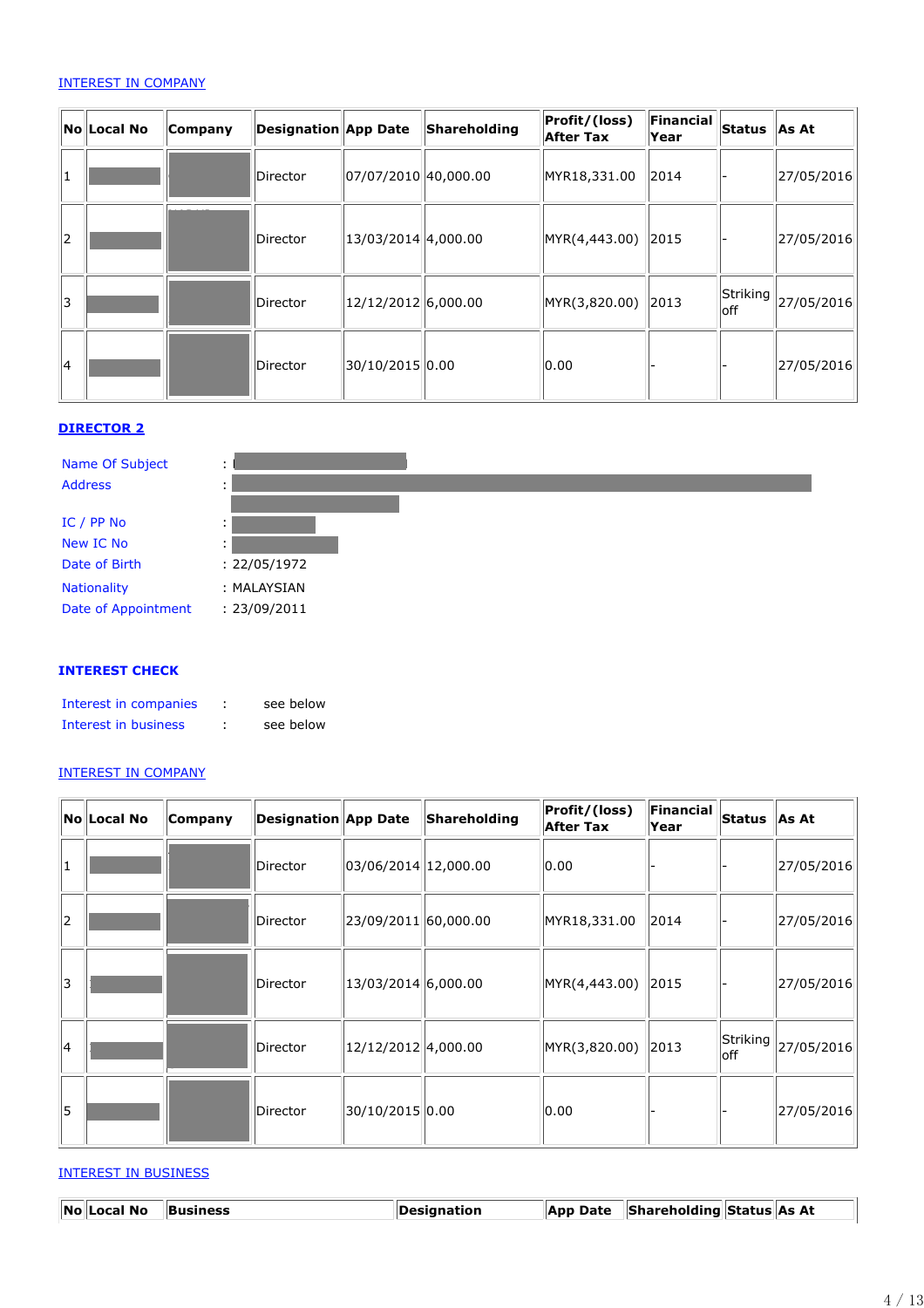|    |  | ISOLE<br><b>IPROPRIETORSHIP</b>        | 30/04/2007  100.00 |  | 02/01/2015 |
|----|--|----------------------------------------|--------------------|--|------------|
| 12 |  | <b>ISOLE</b><br><b>IPROPRIETORSHIP</b> | 02/02/2010 100.00  |  | 28/01/2014 |

**MANAGEMENT**

No data found in our databank.



No Banker found in our databank.

**ENCUMBRANCE (S)**

| Charge<br><b>No</b> | <b>Creation</b><br><b>Date</b> | Charge<br><b>Description</b> | <b>Chargee Name</b> | <b>Total Charge</b> | <b>Status</b> |
|---------------------|--------------------------------|------------------------------|---------------------|---------------------|---------------|
|                     | 01/04/2015                     | N/A                          |                     | -                   | Unsatisfied   |

#### **LITIGATION CHECK AGAINST SUBJECT**

\* A check has been conducted in our databank againt the Subject whether the Subject has been involved in any litigation. Our databank consists of 99% of the wound up companies in Malaysia.

No legal action was found in our databank.

No winding up petition was found in our databank.

#### **DEFAULTER CHECK AGAINST SUBJECT**

\* We have checked through the Subject in our defaulters' database which comprised of debtors that have been blacklisted by our customers and debtors that have been placed or assigned to us for collection.

No blacklisted record & debt collection case was found in our defaulters' databank.

**PAYMENT RECORD**

SOURCES OF RAW MATERIALS: Local : N/A Overseas : N/A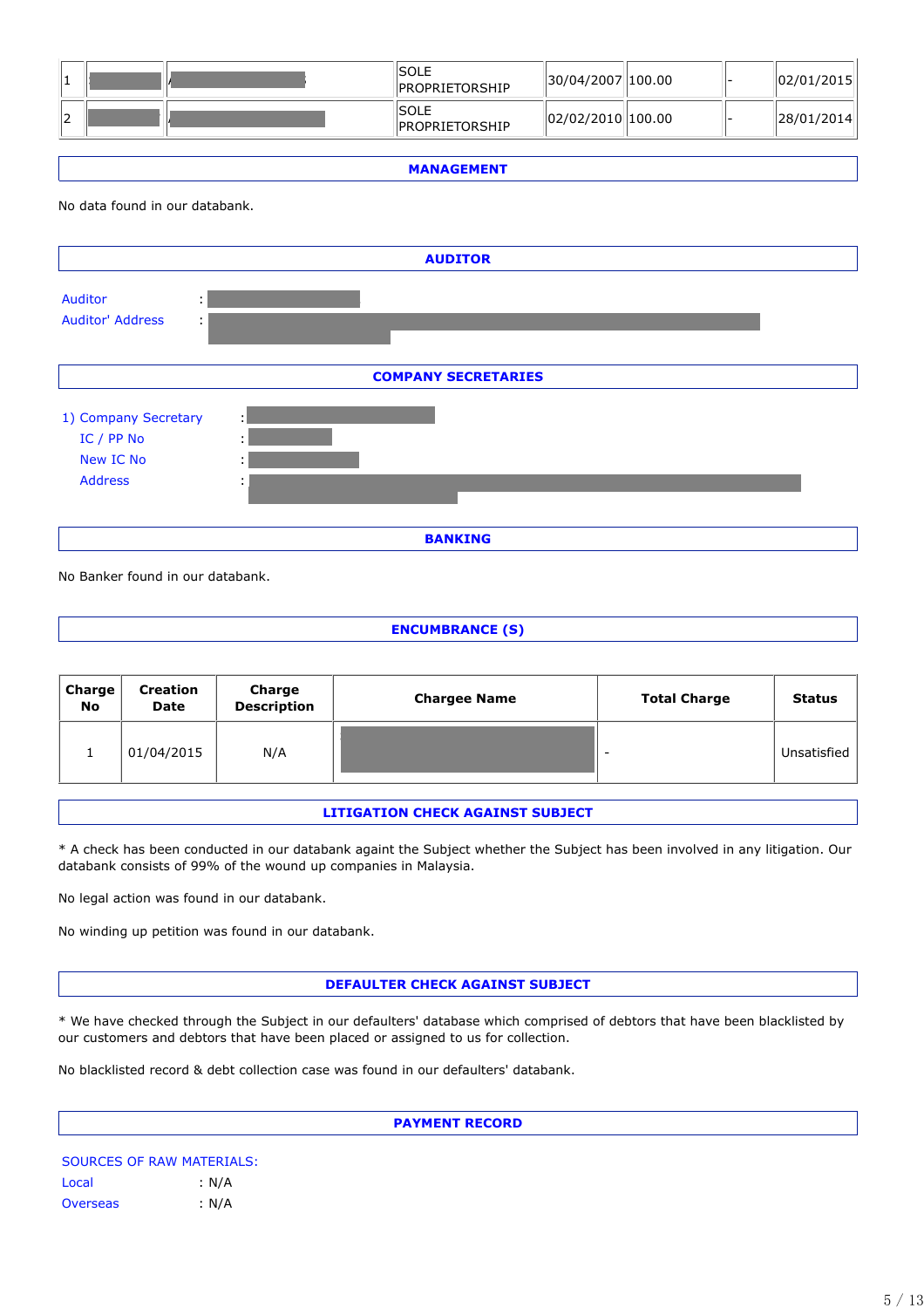We were unable to obtain information on the Subject's suppliers.

#### **CLIENTELE**

| Local                   | $:$ YES                  | Percentage | $:100\%$ |
|-------------------------|--------------------------|------------|----------|
| <b>Domestic Markets</b> | : MALAYSIA               |            |          |
| <b>Overseas</b>         | : NO                     |            |          |
| <b>Credit Term</b>      | : N/A                    |            |          |
| <b>Payment Mode</b>     | : CHEQUES<br><b>CASH</b> |            |          |

#### **OPERATIONS**

Services : INSURANCE AGENT, RESTAURANT OPERATOR

#### Branch : NO Other Information:

The Subject is principally engaged in the (as a / as an) insurance agent, restaurant operator.

The Subject is engaged in the food and beverage business as well as insurance business.

#### **CURRENT INVESTIGATION**

Latest fresh investigations carried out on the Subject indicated that :



#### **Other Investigations**

On 8th June 2016 we managed to obtain some information on the Subject.

We were unable to obtain the Subject's number of employees and bankers.

#### **FINANCIAL ANALYSIS**

#### **Profitability**

| Turnover                    | Increased    | 2011 - 2014   |  |
|-----------------------------|--------------|---------------|--|
| Profit/(Loss) Before Tax    | : Decreased  | $2011 - 2014$ |  |
| Return on Shareholder Funds | : Acceptable | 16.56%        |  |
| Return on Net Assets        | : Acceptable | 19.89%        |  |

The Subject's turnover increased steadily as the demand for its products / services increased due to the goodwill built up over the years.The management had succeeded in turning the Subject into a profit making company. The profit could be due to better control of its operating costs and efficiency in utilising its resources. The Subject's management had generated acceptable return for its shareholders using its assets.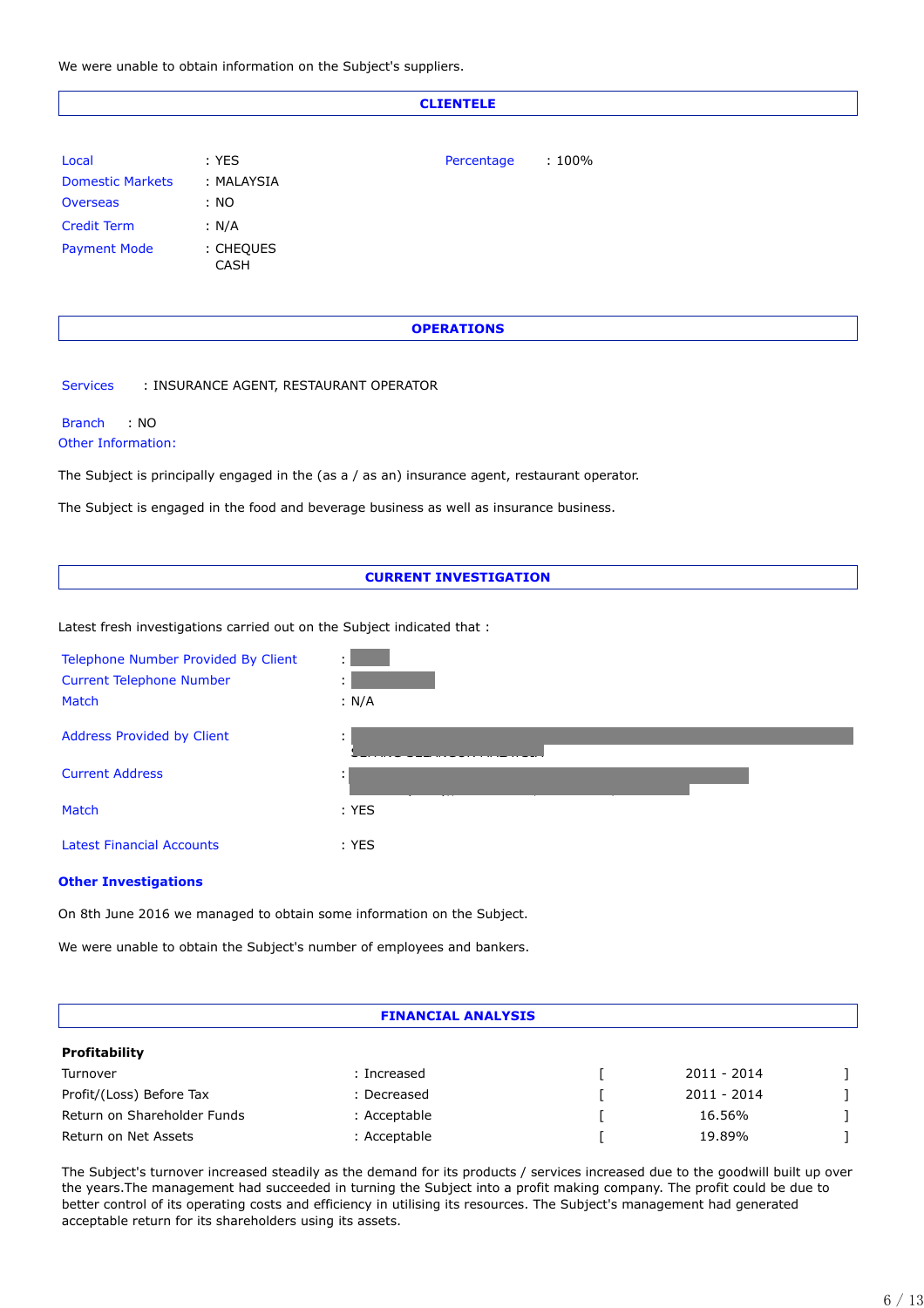| Liquidity     |                |            |  |
|---------------|----------------|------------|--|
| Current Ratio | : Unfavourable | 0.36 Times |  |

Due to its weak liquidity position, the Subject will be faced with problems in meeting all its short term obligations if no short term loan is obtained or additional capital injected into the Subject.

#### **Solvency**

| Liability Ratio | Unfavourable<br>. | 2.69 Times<br>___<br>$\sim$ $\sim$ |  |
|-----------------|-------------------|------------------------------------|--|
|                 |                   |                                    |  |

The Subject has high liabilities ratio and it may face financial difficulties if no additional capital is injected.

#### **Overall Assessment :**

The higher turnover had helped to reduce the Subject's losses. Due to its weak liquidity position, the Subject will be faced with problems in meeting all its short term obligations if no short term loan is obtained or additional capital injected into the Subject. The Subject's liabilities level was high and its going concern will be in doubt if there is no injection of additional shareholders' funds in times of economic downturn and / or high interest rates.

#### **Overall financial condition of the Subject : LIMITED**

| <b>MALAYSIA ECONOMIC / INDUSTRY OUTLOOK</b>      |           |           |                              |           |         |  |
|--------------------------------------------------|-----------|-----------|------------------------------|-----------|---------|--|
| <b>Major Economic Indicators:</b>                | 2011      | 2012      | 2013                         | 2014*     | 2015 ** |  |
| Population ( Million)                            | 28.7      | 29.3      | 29.8                         | 30.0      | 30.5    |  |
| Gross Domestic Products (%)                      | 5.1       | 5.6       | 5.3                          | 6.0       | 4.7     |  |
| Domestic Demand (%)                              | 8.2       | 9.4       | 5.6                          | 6.4       | 6.2     |  |
| Private Expenditure (%)                          | 8.2       | 8.0       | 8.6                          | 7.9       | 6.9     |  |
| Consumption (%)                                  | 7.1       | 1.0       | 5.7                          | 6.5       | 5.6     |  |
| Investment (%)                                   | 12.2      | 11.7      | 13.3                         | 12.0      | 10.7    |  |
| Public Expenditure (%)                           | 8.4       | 13.3      | 4.4                          | 2.3       | 4.2     |  |
| Consumption (%)                                  | 16.1      | 11.3      | (1.2)                        | 2.1       | 3.8     |  |
| Investment (%)                                   | (0.3)     | 15.9      | 4.2                          | 2.6       | 4.7     |  |
| Balance of Trade ( MYR Million )                 | 116,058   | 106,300   | 71,298                       | 82,480    | 85,258  |  |
| Government Finance ( MYR Million )               | (45, 511) | (42, 297) | (39,993)                     | (37, 291) |         |  |
| Government Finance to GDP / Fiscal Deficit (%)   | (5.4)     | (4.5)     | (4.0)                        | (3.5)     | (3.0)   |  |
| Inflation (% Change in Composite CPI)            | 3.1       | 1.6       | 2.5                          | 3.2       | 4.0     |  |
| Unemployment Rate                                | 3.3       | 3.2       | 3.0                          | 2.9       | 3.2     |  |
| Net International Reserves ( MYR Billion )       | 415       | 427       | $\qquad \qquad \blacksquare$ | 417       |         |  |
| Average Risk-Weighted Capital Adequacy Ratio (%) | 3.50      | 2.20      |                              | 4.00      |         |  |
| Average 3 Months of Non-performing Loans (%)     | 14.80     | 14.70     | -                            |           |         |  |
| Average Base Lending Rate (%)                    | 6.60      | 6.53      | 6.53                         | 6.85      |         |  |
| Business Loans Disbursed(%)                      | 15.3      | 32.2      | $\overline{\phantom{a}}$     | 56.0      |         |  |
| Foreign Investment (MYR Million)                 | 23,546.1  | 26,230.4  | 38,238.0                     | 43,486.6  |         |  |
| Consumer Loans (%)                               |           |           |                              |           |         |  |
| <b>Registration of New Companies (No.)</b>       | 45,455    | 45,441    | 46,321                       | 49,203    |         |  |
| Registration of New Companies (%)                | 3.0       | (0.0)     | 1.9                          | 6.1       |         |  |
| <b>Liquidation of Companies (No.)</b>            | 132,485   | 17,092    | 26,430                       | 21,753    |         |  |
| Liquidation of Companies (%)                     | 417.8     | (87.1)    | 54.6                         | (17.7)    |         |  |
| <b>Registration of New Business (No.)</b>        | 284,598   | 324,761   | 329,895                      | 332,723   |         |  |
| Registration of New Business (%)                 | 5.0       | 14.0      | 2.0                          | $1.0\,$   |         |  |
| <b>Business Dissolved (No.)</b>                  | 20,121    | 20,380    | 18,161                       | 21,436    |         |  |
| Business Dissolved (%)                           | 1.9       | 1.3       | (10.9)                       | 18.0      |         |  |
| Sales of New Passenger Cars (' 000 Unit)         | 535.1     | 552.2     | 576.7                        | 598.4     | 610.3   |  |
| Cellular Phone Subscribers ( Million )           | 35.3      | 38.5      | 43.0                         | 44.0      | 44.2    |  |
| Tourist Arrival ( Million Persons )              | 24.7      | 25.0      | 25.7                         | 27.4      | 29.4    |  |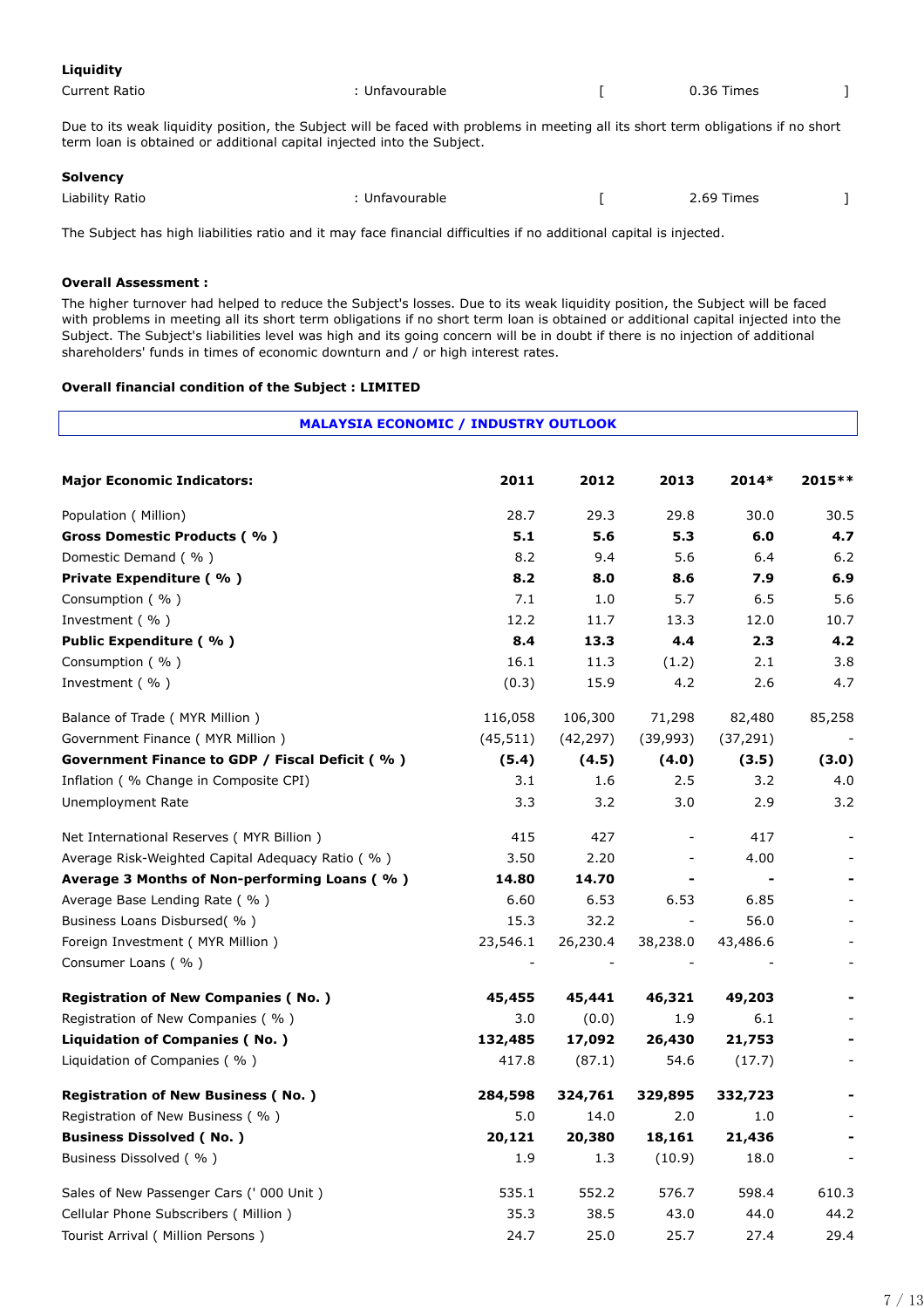| Hotel Occupancy Rate (%)    | 60.6   | 62.4   | 62.6                     | 63.6                     | 58.8                     |
|-----------------------------|--------|--------|--------------------------|--------------------------|--------------------------|
| Credit Cards Spending (%)   | 15.6   | 12.6   | $\overline{\phantom{0}}$ | 13.5                     | $\overline{\phantom{a}}$ |
| Bad Cheque Offenders (No.)  | 32,627 | 26,982 | 28,876                   | $\overline{\phantom{a}}$ |                          |
| Individual Bankruptcy (No.) | 19,167 | 19,575 | 21,984                   | $\overline{\phantom{a}}$ | $\sim$                   |
| Individual Bankruptcy (%)   | 5.8    | 2.1    | 12.3                     | $\overline{\phantom{0}}$ |                          |

| INDUSTRIES (% of Growth ):                    | 2011    | 2012                     | 2013                     | 2014*  | 2015 ** |
|-----------------------------------------------|---------|--------------------------|--------------------------|--------|---------|
| <b>Agriculture</b>                            | 5.8     | 1.0                      | 2.1                      | 3.8    | 3.1     |
| Palm Oil                                      | 10.8    | (0.3)                    | 2.6                      | 6.7    |         |
| Rubber                                        | 6.1     | (7.9)                    | (10.1)                   | (10.4) |         |
| Forestry & Logging                            | (7.6)   | (4.5)                    | (7.8)                    | (4.2)  |         |
| Fishing                                       | 2.1     | 4.3                      | 1.6                      | 2.7    |         |
| Other Agriculture                             | 7.1     | 6.4                      | 8.2                      | 6.2    |         |
| Industry Non-Performing Loans ( MYR Million ) | 634.1   |                          |                          |        |         |
| % of Industry Non-Performing Loans            | 3.2     | $\overline{\phantom{a}}$ |                          |        |         |
| <b>Mining</b>                                 | (5.4)   | 1.0                      | 0.7                      | 0.7    | 2.8     |
| Oil & Gas                                     | (1.7)   |                          |                          | 3.0    |         |
| <b>Other Mining</b>                           |         |                          | $\blacksquare$           | 46.6   |         |
| Industry Non-performing Loans ( MYR Million ) | 46.5    |                          |                          |        |         |
| % of Industry Non-performing Loans            | 0.1     |                          |                          |        |         |
| Manufacturing #                               | 4.7     | 4.8                      | 3.4                      | 6.4    | 5.5     |
| <b>Exported-oriented Industries</b>           | 4.1     | 6.5                      | 3.3                      | 5.6    | 5.3     |
| <b>Electrical &amp; Electronics</b>           | (4.0)   | 12.7                     | 6.9                      | 13.3   | 7.9     |
| <b>Rubber Products</b>                        | 20.7    | 3.0                      | 11.7                     | (0.3)  | 3.4     |
| <b>Wood Products</b>                          | (5.1)   | 8.7                      | (2.7)                    | 5.1    | 7.1     |
| Textiles & Apparel                            | 13.2    | (7.1)                    | (2.6)                    | 11.5   | 7.2     |
| <b>Domestic-oriented Industries</b>           | 10.7    | 1.7                      | 6.8                      | 9.4    | 3.3     |
| Food, Beverages & Tobacco                     | 4.80    | 2.70                     | 3.60                     | 6.13   | 8.90    |
| <b>Chemical &amp; Chemical Products</b>       | 10.0    | 10.8                     | 5.6                      | 1.4    |         |
| <b>Plastic Products</b>                       | 3.8     | $\overline{\phantom{a}}$ | $\overline{\phantom{a}}$ | 2.7    |         |
| Iron & Steel                                  | 2.2     | (6.6)                    | 5.0                      | 0.1    |         |
| <b>Fabricated Metal Products</b>              | 21.8    | 13.8                     | 9.9                      | 2.9    | 3.6     |
| Non-metallic Mineral                          | 12.1    | 2.9                      | (2.0)                    | 5.4    | 7.2     |
| <b>Transport Equipment</b>                    | 12.0    | 3.4                      | 13.8                     | 22.9   | 7.6     |
| Paper & Paper Products                        | 9.5     | 3.1                      | 1.8                      | 4.7    |         |
| Crude Oil Refineries                          | 9.3     |                          |                          | 13.0   |         |
| Industry Non-Performing Loans ( MYR Million ) | 6,537.2 |                          | $\overline{\phantom{0}}$ |        |         |
| % of Industry Non-Performing Loans            | 25.7    |                          |                          |        |         |
| <b>Construction</b>                           | 4.7     | 18.6                     | 10.9                     | 12.7   | 10.7    |
| Industry Non-Performing Loans (MYR Million)   | 3,856.9 |                          |                          |        |         |
| % of Industry Non-Performing Loans            | 10.2    |                          |                          |        |         |
| <b>Services</b>                               | 7.1     | $6.4$                    | 5.9                      | 5.9    | 5.6     |
| Electric, Gas & Water                         | 3.5     | 4.4                      | 4.2                      | 3.6    | 3.9     |
| Transport, Storage & Communication            | 6.50    | 7.10                     | 7.30                     | 7.50   | 7.15    |
| Wholesale, Retail, Hotel & Restaurant         | 5.2     | 4.7                      | 5.9                      | 6.9    | 6.5     |
| Finance, Insurance & Real Estate              | 6.90    | 9.70                     | 3.70                     | 4.65   | 4.25    |
| <b>Government Services</b>                    | 12.4    | 9.4                      | 8.3                      | 6.1    | 5.6     |
| <b>Other Services</b>                         | 5.1     | 3.9                      | 5.1                      | 4.8    | 4.5     |
| Industry Non-Performing Loans ( MYR Million ) | 6,825.2 |                          |                          |        |         |
| % of Industry Non-Performing Loans            | 23.4    |                          |                          |        |         |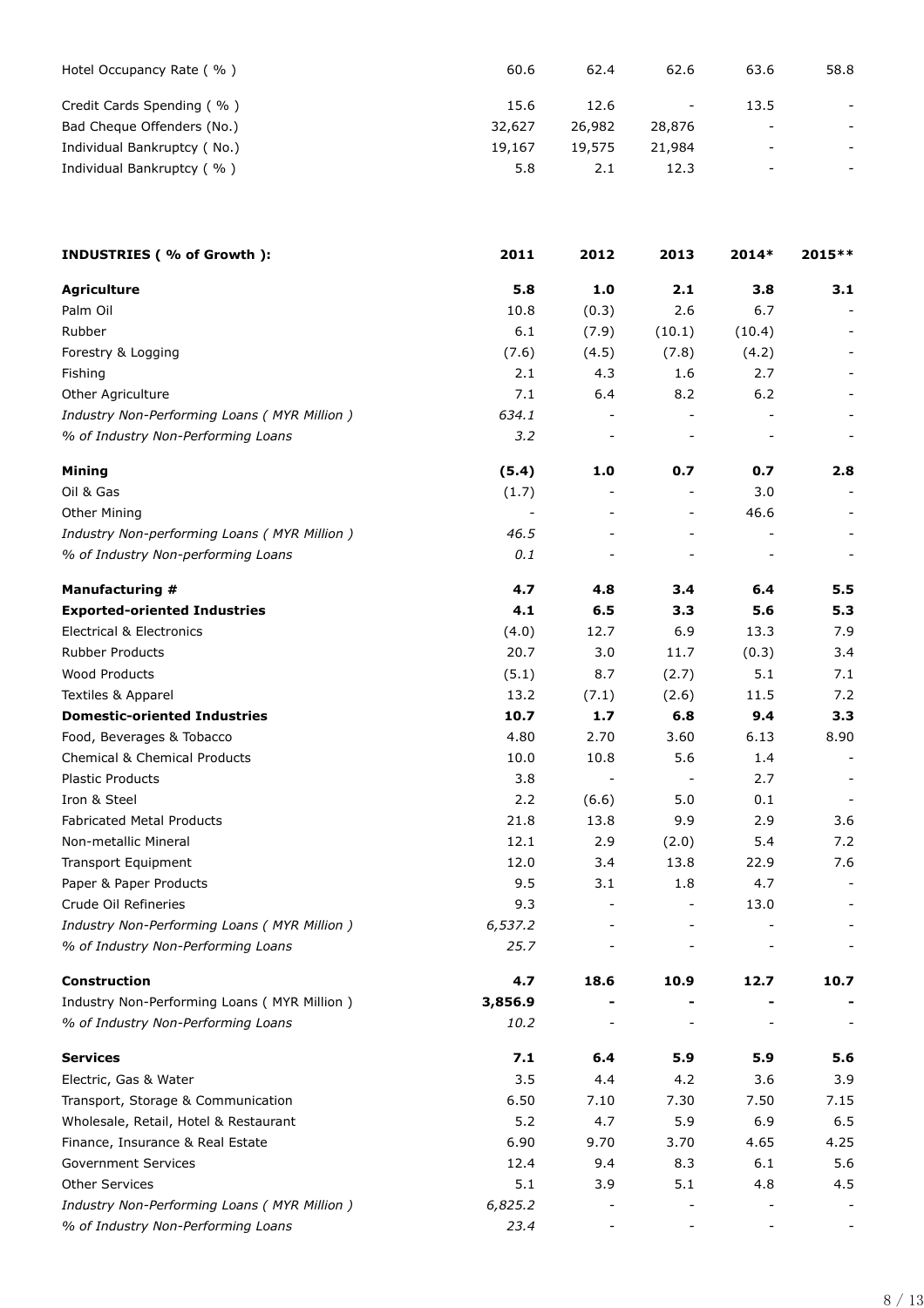\* Estimate / Preliminary

\*\* Forecast

# Based On Manufacturing Production Index (Source : Department of Statistics / Economic Report / Bank Negara Report)

# **INDUSTRY ANALYSIS**

**MSIC CODE** 66221 : Insurance agents 561 : Restaurants and mobile food service activities

#### **INDUSTRY :** FINANCIAL SERVICES

In first half of 2015, the finance and insurance sub-sector moderated to 1.1% (January – June 2014: 1.8%). The finance segment grew by 1.5% (January – June 2014:1.7%) due to slower growth in net interest and fee-based incomes. Total loan applications contracted further by 1.5% to RM387 billion (January – June 2014: -0.8%; RM393 billion), while total loans approved rebounded by 3.8% to RM196 billion (January – June 2014: -1.1%; RM189 billion) contributed by the business sector. The insurance segment declined by 0.5% during the first half of 2015 (January – June 2014: 2.5%) due to higher insurance claims and benefits paid. For 2015, the finance and insurance sub-sector is expected to expand, although at a slower pace of 1.5% (2014: 2.3%).

The outlook for the general insurance industry for the second half of 2015 and 2016 is expected to be stagnant due to the fall in new car sales and the market value of used cars. Malaysian insurance companies must be able to analyze and assess the economic and political risks and opportunities which could impinge on their internal strategic planning.

The Financial Services NKEA under ETP (Economic Transformation Programme) focused on developing Malaysia's financial industry, which represents a core component and key driver of the Malaysian economy, in tandem with the needs of a high-income nation. The industry however has faced several challenges in achieving its next stages of growth. Among these is a lack of scale in certain segments of the banking industry, which has hindered the competitiveness of local banks against some of their regional neighbors. In addition, the types of investors, products and currencies available in the capital markets must be extended to enable continued economic growth. The financial service NKEA is target to grow the industry's GNI contribution to RM180.2 billion and create 275,400 new jobs by 2020.

Besides, Malaysia remains largely a cash-based society. The financial services NKEA also seeks to create an efficient economy and reduce dependence on cash transactions to 63 % of total transactions by 2020. Other efforts implemented under this NKEA include the Ministry of Finance gradually increasing the stamp duty on cheques and eliminating the use of cheques in Government-related payments. This will also be undertaken to further integrate and promote cross-border financial inter mediation in the retail market.

Furthermore, under the ETP, Islamic banking has been identified as one of the key sectors which are expected to contribute to a higher and more sustainable economic growth. This will encourage greater financial and trade flows between Malaysia and foreign countries particularly Asia and the Middle East. Malaysia is now recognised as the pioneer and at the forefront of Islamic banking and finance. In terms of product development, Malaysia is expected to introduce more new and innovative Islamic banking products including structured deposit and derivatives & hedging products. Malaysia will continue to broaden the range of Islamic finance products in efforts to become an international Islamic finance hub.

### **OVERALL INDUSTRY OUTLOOK : Mature**

#### **CREDIT RISK EVALUATION & RECOMMENDATION**

Incorporated in 2010, the Subject is a Private Limited company, focusing on insurance agent, restaurant operator. Having been in business for more than 5 years, the Subject has established a remarkable clientele base for itself which has contributed to its business growth. Being a small company with an issued and a paid up capital of MYR 100,000 contributed from individual shareholders, the Subject does not have strong shareholders' backing. Without a strong backing, the Subject may face difficulties in its attempt to further expand its business in the future.

Investigation revealed that the Subject concentrates only on the local market. This narrow market segment has placed the Subject at high business risk and limits its business expansion opportunities. Any adverse changes to the local economy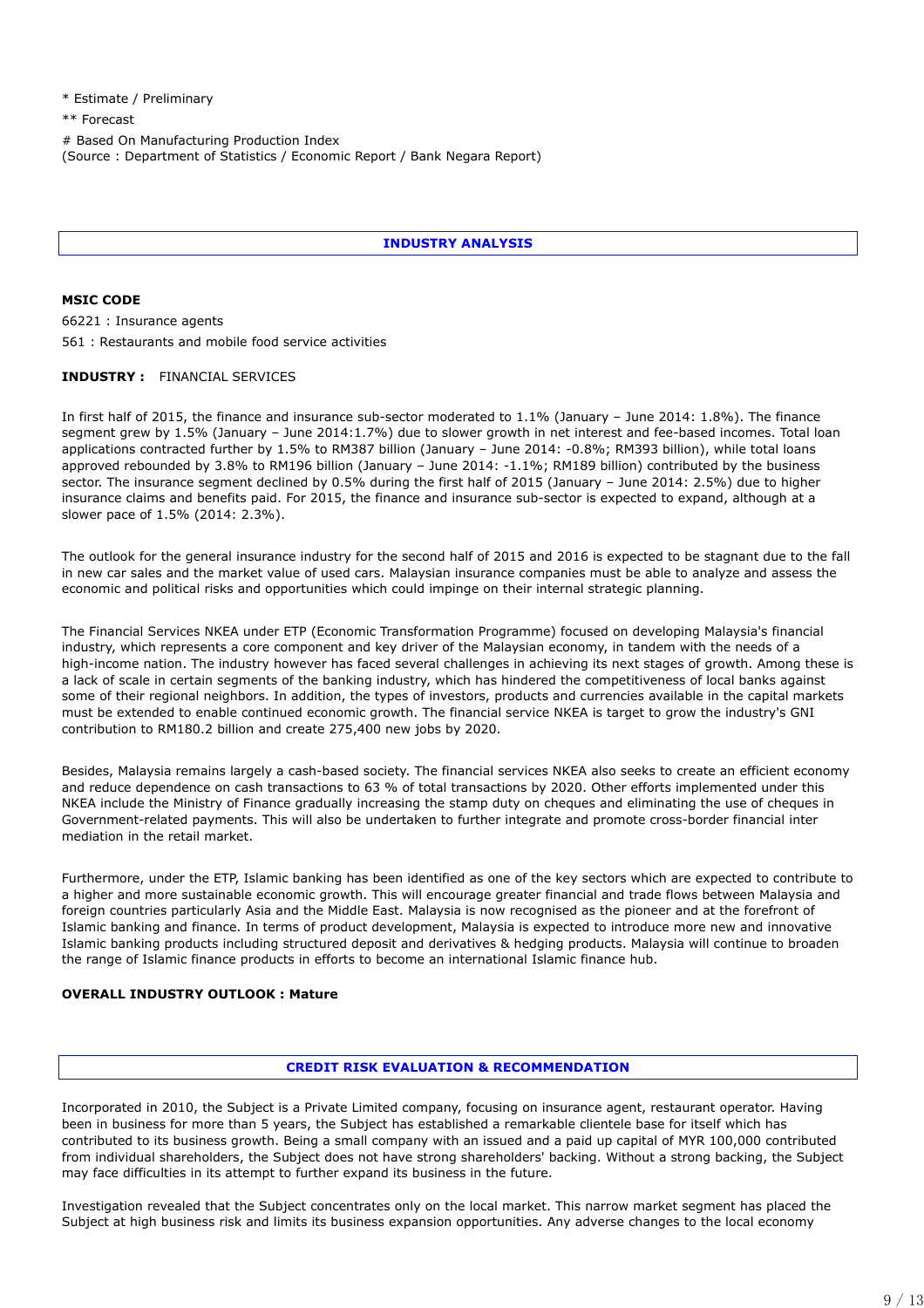might have a negative impact on the Subject's business performance. Overall, we regard that the Subject's management capability is average. This indicates that the Subject has greater potential to improve its business performance and raising income for the Subject.

We noted that both the turnover and profits have increased compared to the previous year. The higher profit could be due to increase in turnover and better control over its operating costs. Return on shareholders' funds of the Subject was at an acceptable range which indicated that the management was efficient in utilising its funds to generate income. Due to its weak liquidity position, the Subject may face working capital deficiency in meeting its short term financial obligations if no fresh capital are injected into the Subject. The Subject has high liabilities ratio and it may face financial difficulties if no additional capital is injected.

The industry has reached its optimum level and is generally stable. It is saturated and very competitive. Thus, the Subject's growth prospect is very much depends on its capacity in sustaining its performance in the market.

In view of the above, we recommend credit be granted to the Subject with close monitoring.

 $\sim$  FND OF REPORT  $\sim$ 

=============================================================================================================== DISCLAIMER : This report is based on information obtained by us from sources believed to be true. However we do not make any representation as to its accuracy. Any advice or recommendation contained in this report or any sales or purchase of securities has been given without regard to the specific investment objectives, financial situations and the particular needs of any specific addressee. This report is for the information of the addressee only and is not to be construed as an offer or solicitation of an offer to buy/sell securities or to approve/reject any credit application. We accept no liability whatsoever for any direct or consequential loss arising from any use of this report or further communication given in relation to this report.

===============================================================================================================

#### **PROFIT AND LOSS ACCOUNT**

#### **THE FINANCIAL STATEMENTS WERE PREPARED IN ACCORDANCE WITH MALAYSIAN FINANCIAL REPORTING STANDARDS(FRS)**

**NADHI EMAS GROUP SDN. BHD.**

| <b>Financial Year End</b>                               | 2014-08-31                    | 2013-08-31                           | 2012-08-31                    | 2011-08-31                  |
|---------------------------------------------------------|-------------------------------|--------------------------------------|-------------------------------|-----------------------------|
| Months                                                  | 12                            | 12                                   | 12                            | 12                          |
| <b>Consolidated Account</b>                             | Company                       | Company                              | Company                       | Company                     |
| <b>Audited Account</b>                                  | <b>YES</b>                    | <b>YES</b>                           | <b>YES</b>                    | <b>YES</b>                  |
| Unqualified Auditor's Report (Clean<br>Opinion)         | <b>YES</b>                    | <b>YES</b>                           | <b>YES</b>                    | <b>YES</b>                  |
| Financial Type                                          | <b>SUMMARY</b>                | <b>SUMMARY</b>                       | <b>SUMMARY</b>                | <b>SUMMARY</b>              |
| Currency                                                | <b>MYR</b>                    | <b>MYR</b>                           | <b>MYR</b>                    | <b>MYR</b>                  |
| <b>TURNOVER</b>                                         | 1,496,506<br>---------------- | 281,167 235,015<br>----------------- | _________________             | 326,487<br>---------------- |
| <b>Total Turnover</b>                                   | 1,496,506<br>---------------- | 281,167<br>-----------------         | 235,015<br>_________________  | 326,487<br>---------------- |
| PROFIT/(LOSS) FROM OPERATIONS                           | 22,019                        | (5,665)                              | (7, 714)                      | 11,191                      |
| PROFIT/(LOSS) BEFORE TAXATION                           | ----------------<br>22,019    | ----------------<br>(5,665)          | ----------------<br>(7, 714)  | ----------------<br>11,191  |
| Taxation                                                | (3,688)<br>----------------   | (2, 271)                             | (389)                         | (2,784)                     |
| PROFIT/(LOSS) AFTER TAXATION                            | 18,331                        | (7,936)                              | -----------------<br>(8, 103) | 8,407                       |
| <b>RETAINED PROFIT/(LOSS)</b><br><b>BROUGHT FORWARD</b> |                               |                                      |                               |                             |
| As previously reported                                  | (7,632)                       | 304                                  | 8,407                         |                             |
| As restated                                             | (7, 632)                      | ----------------<br>304              | ----------------<br>8,407     |                             |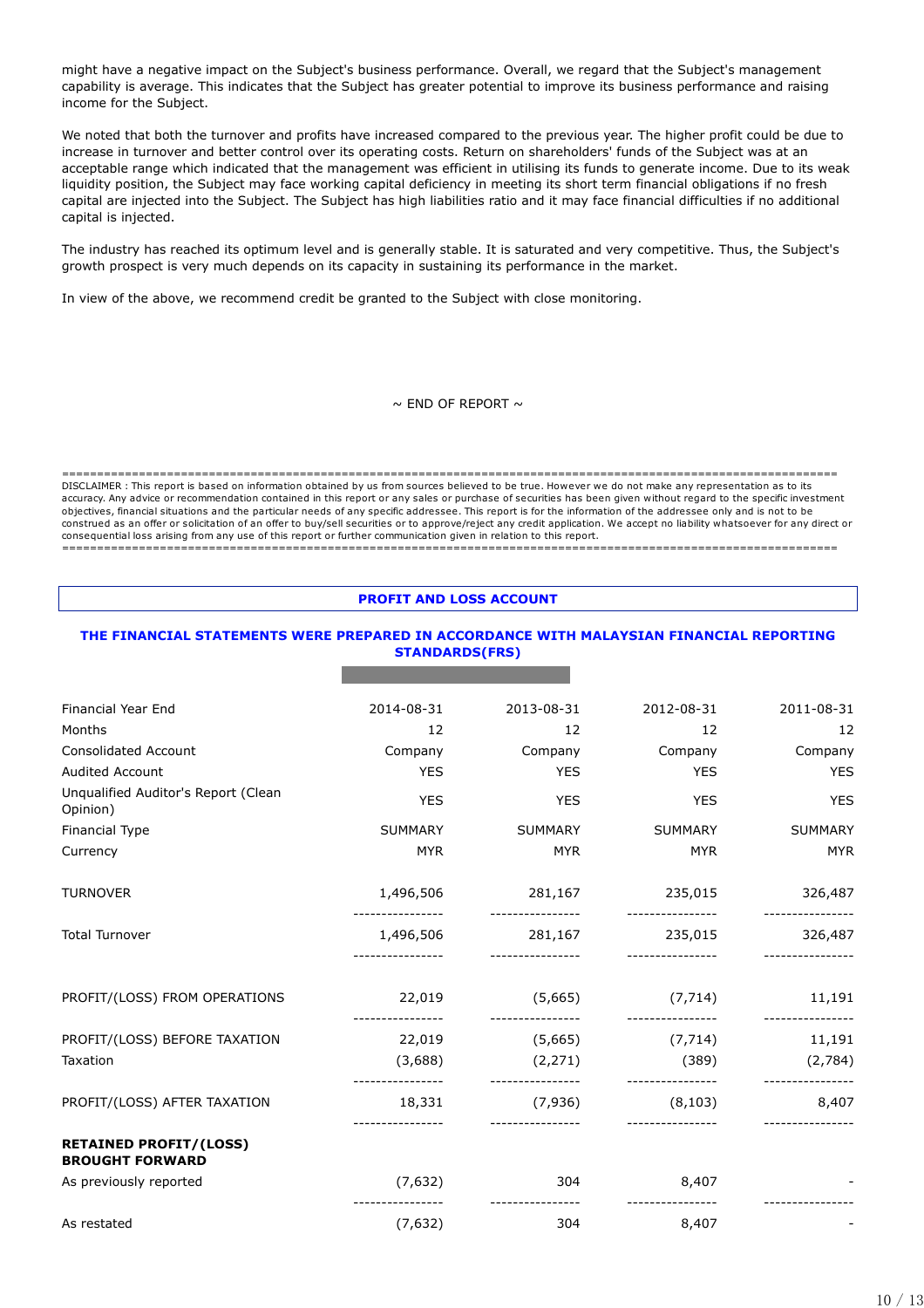| PROFIT AVAILABLE FOR<br>APPROPRIATIONS    | 10,699       | (7,632) | 304 | 8,407 |
|-------------------------------------------|--------------|---------|-----|-------|
|                                           | . <b>.</b> . |         |     |       |
| RETAINED PROFIT/(LOSS) CARRIED<br>FORWARD | 10,699       | (7,632) | 304 | 8,407 |
|                                           |              |         |     |       |

| <b>BALANCE SHEET</b>                   |                                |                                           |                                   |                        |  |
|----------------------------------------|--------------------------------|-------------------------------------------|-----------------------------------|------------------------|--|
|                                        |                                |                                           |                                   |                        |  |
| <b>ASSETS EMPLOYED:</b>                |                                |                                           |                                   |                        |  |
| <b>FIXED ASSETS</b>                    | 302,807                        | 87,621                                    | 79,953                            | 51,107                 |  |
| TOTAL LONG TERM ASSETS                 | 302,807                        | 87,621                                    | 79,953                            | 51,107                 |  |
| TOTAL CURRENT ASSETS                   | 106,187<br>----------------    | ----------------                          | 81,147 78,735<br>---------------- | 211,386                |  |
| <b>TOTAL ASSET</b>                     | 408,994                        |                                           | 168,768<br>158,688                | 262,493                |  |
|                                        |                                |                                           |                                   |                        |  |
| TOTAL CURRENT LIABILITIES              | 298,295<br>----------------    | 76,400                                    | 58,384<br>----------------        | 154,086                |  |
| NET CURRENT ASSETS/(LIABILITIES)       | (192, 108)<br>---------------- | 4,747                                     | 20,351<br>------------------      | 57,300                 |  |
| TOTAL NET ASSETS                       | 110,699                        |                                           | 92,368 100,304                    | 108,407                |  |
| <b>SHARE CAPITAL</b>                   |                                |                                           |                                   |                        |  |
| Ordinary share capital                 | 100,000<br>----------------    | 100,000<br>----------------               | 100,000<br>----------------       | 100,000                |  |
| TOTAL SHARE CAPITAL                    | 100,000                        | 100,000                                   | 100,000                           | 100,000                |  |
| Retained profit/(loss) carried forward | 10,699<br>-------------        | (7,632)<br>----------------               | 304                               | 8,407<br>------------- |  |
| <b>TOTAL RESERVES</b>                  | 10,699                         | (7,632)                                   | 304                               | 8,407                  |  |
| SHAREHOLDERS' FUNDS/EQUITY             | --------------<br>110,699      | . _ _ _ _ _ _ _ _ _ _ _ _ _ _ _<br>92,368 | ---------------<br>100,304        | 108,407                |  |
|                                        | 110,699                        | 92,368                                    | 100,304                           | 108,407                |  |

| <b>FINANCIAL RATIO</b>           |            |        |         |         |  |
|----------------------------------|------------|--------|---------|---------|--|
|                                  |            |        |         |         |  |
|                                  |            |        |         |         |  |
| <b>TYPES OF FUNDS</b>            |            |        |         |         |  |
| Net Liquid Assets                | (192, 108) | 4,747  | 20,351  | 57,300  |  |
| Net Current Assets/(Liabilities) | (192, 108) | 4,747  | 20,351  | 57,300  |  |
| Net Tangible Assets              | 110,699    | 92,368 | 100,304 | 108,407 |  |
| Net Monetary Assets              | (192, 108) | 4,747  | 20,351  | 57,300  |  |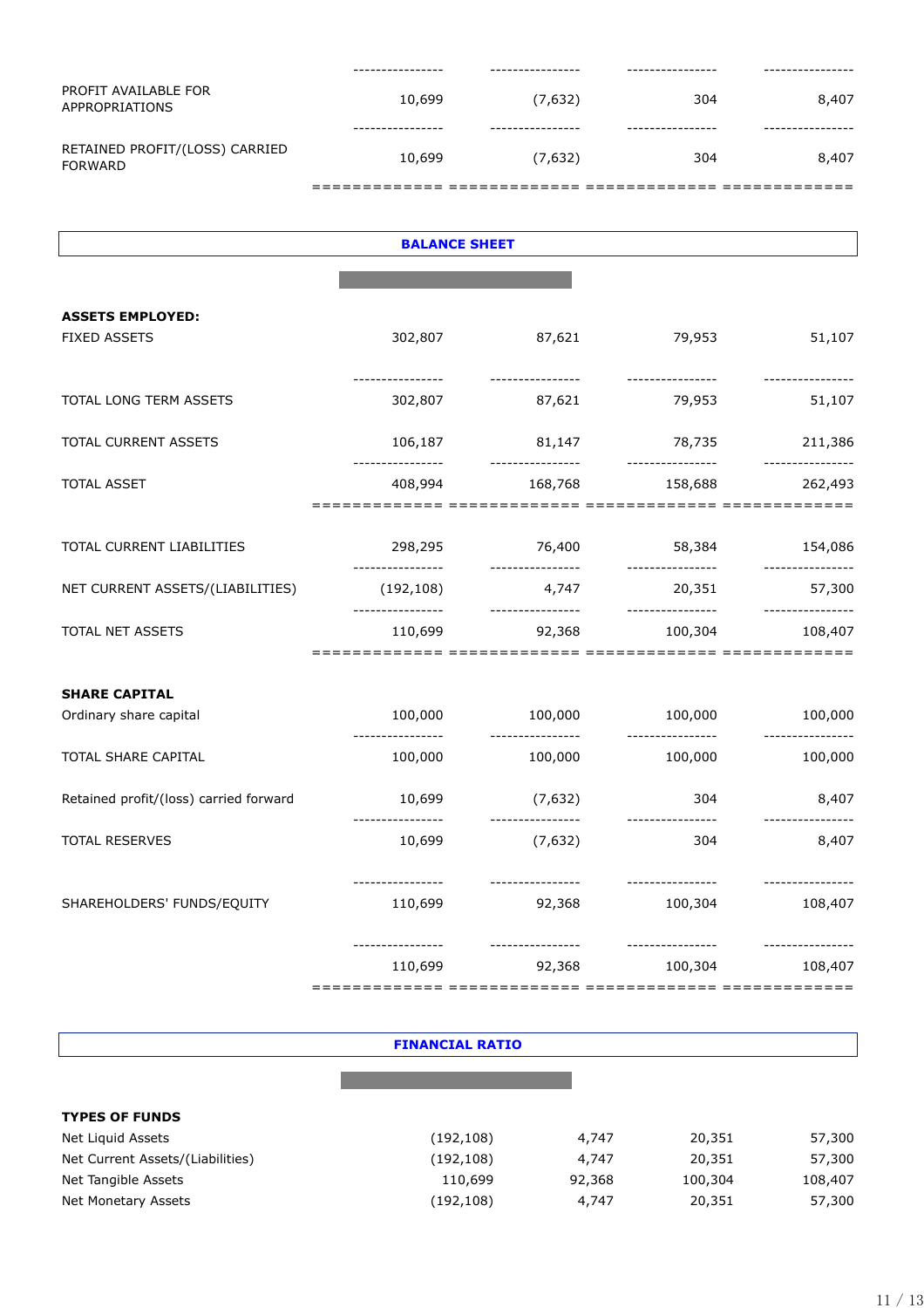| <b>BALANCE SHEET ITEMS</b>           |         |         |         |         |
|--------------------------------------|---------|---------|---------|---------|
| <b>Total Liabilities</b>             | 298,295 | 76,400  | 58,384  | 154,086 |
| <b>Total Assets</b>                  | 408,994 | 168,768 | 158,688 | 262,493 |
| <b>Net Assets</b>                    | 110,699 | 92,368  | 100,304 | 108,407 |
| Net Assets Backing                   | 110,699 | 92,368  | 100,304 | 108,407 |
| Shareholders' Funds                  | 110,699 | 92,368  | 100,304 | 108,407 |
| <b>Total Share Capital</b>           | 100,000 | 100,000 | 100,000 | 100,000 |
| <b>Total Reserves</b>                | 10,699  | (7,632) | 304     | 8,407   |
| <b>LIQUIDITY (Times)</b>             |         |         |         |         |
| <b>Current Ratio</b>                 | 0.36    | 1.06    | 1.35    | 1.37    |
| <b>SOLVENCY RATIOS (Times)</b>       |         |         |         |         |
| Liabilities Ratio                    | 2.69    | 0.83    | 0.58    | 1.42    |
| Assets Backing Ratio                 | 1.11    | 0.92    | 1.00    | 1.08    |
| <b>PERFORMANCE RATIO (%)</b>         |         |         |         |         |
| Operating Profit Margin              | 1.47    | (2.01)  | (3.28)  | 3.43    |
| Net Profit Margin                    | 1.22    | (2.82)  | (3.45)  | 2.57    |
| Return On Net Assets                 | 19.89   | (6.13)  | (7.69)  | 10.32   |
| Return On Capital Employed           | 19.89   | (6.13)  | (7.69)  | 10.32   |
| Return On Shareholders' Funds/Equity | 16.56   | (8.59)  | (8.08)  | 7.76    |